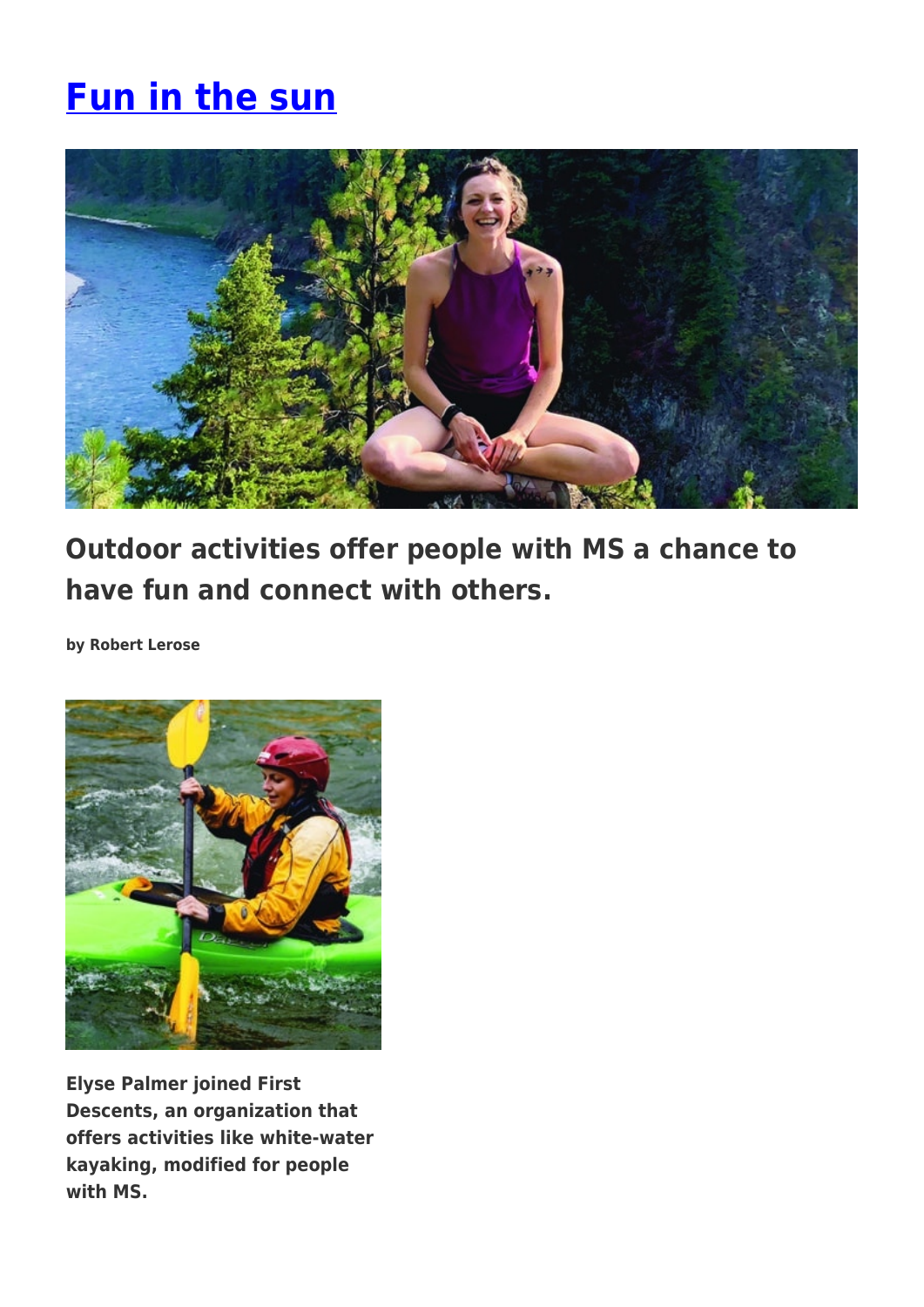Elyse Palmer was active in sports from a young age, playing soccer with her dad and older brother and running track at Allegheny College.

"Sports were always a container for my intensity," the 34-year-old Pennsylvanian says.

When Palmer started experiencing severe fatigue as the mother of six-month-old Lena and 2 year-old Les, it was dismissed as routine exhausted parenthood, even though her paternal grandfather had multiple sclerosis. But after Palmer lost sensation in her feet, legs, arms and hands, she was diagnosed with MS in March 2017.

After retiring from her job as a second-grade teacher and wondering who she was now after building an identity around sports, Palmer found her answer. "I'm exactly the same person. With a little flexibility, I could find ways to continue doing things that are fulfilling."

Summer is a prime time for people with MS to learn a new sport or participate in outdoor activities while connecting with others who have similar interests, abilities and perspectives.

Palmer got involved with First Descents, an organization offering free outdoor programs for people aged 18 to 45 who are living with MS.



**Mackenzie McGrath is director of programs for First Descents, a program that hosts outdoor activities for people with MS.**

"First Descents' programs normalize and destigmatize a diagnosis through a shared experience, in a safe and comfortable environment," says Mackenzie McGrath, director of programs. "We know that adventure and community foster healing. Our programs reduce anxiety, depression and social isolation, and strengthen self-confidence, self-efficacy and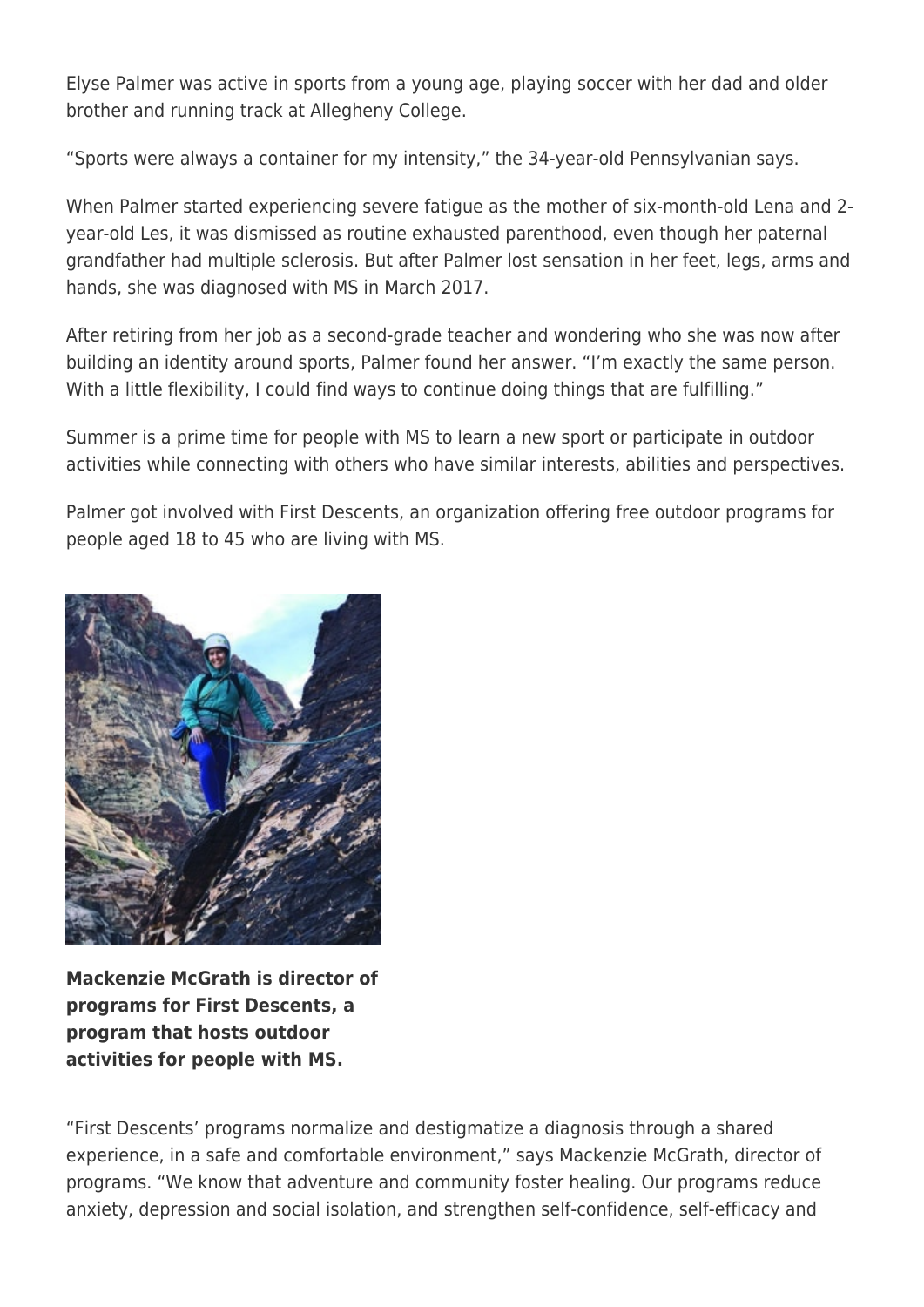social connection. Participants feel hopeful about their future."

During a week-long trip to Montana, Palmer tried white-water kayaking for the first time. Nervous about spending time with strangers doing an intense activity, she flipped her kayak on the second day — and broke out in a huge smile.

"I was no longer carrying the weight of trying to be perfect," Palmer says. "I was surrounded by people who had my back."

New England Disabled Sports offers year-round customized sports programs with trained instructors.



**Dana Roberts is operations manager for New England Disabled Sports, which offers customized sports programs with trained instructors.**

"There are so many adaptations now that you can still independently engage in the community, whether you identify as a biker, kayaker, mountain biker, whatever it might be," says Dana Roberts, operations manager. "For social and emotional well-being, that makes a huge difference for people."

### **Sailing escape**

JR Hardenburgh pursued a lifelong interest in sports — particularly sailing, which he got hooked on at the age of 12. He was in the middle of a successful career at AT&T when his left side went numb as he was walking down a train platform in Boston. He was diagnosed with MS in June 1995. He stayed with AT&T until 2003, then became a consultant until 2012, when he began to experience cognitive issues. He also started using a wheelchair.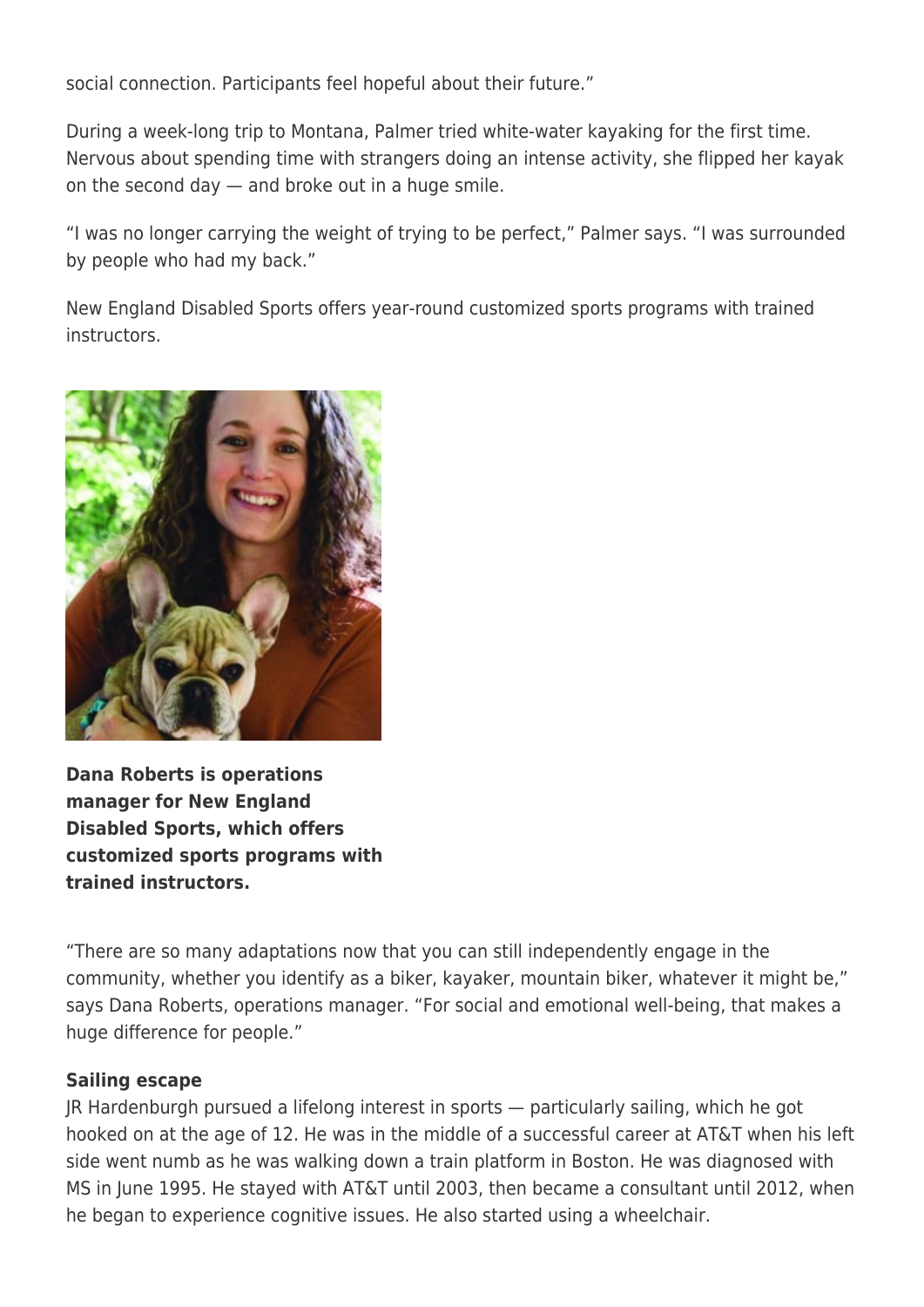At a loss for direction, Hardenburgh found purpose in sports when two buddies suggested he explore adaptive sailing. Hardenburgh found Y-Knot Sailing on Lake George and was soon piloting a Martin 16 sailboat that accommodates people with a disability and can be sailed singlehanded or with a companion.

"We got invited to the Clagett Regatta  $-$  the U.S. parasailing championship  $-$  and that's when I knew I had arrived," says Hardenburgh, 66. "I took a bronze medal with a buddy with MS in the first race we entered, beating the Canadian team who took the gold medal at the Rio Olympics."

Hardenburgh hopes to get funding for MS Sailing Days, an effort to give people with MS more opportunities to get out on the water at four different locations: Community Boating in Boston; Y-Knot Sailing on Lake George, New York; Sail to Prevail in Newport, Rhode Island; and the WaterFront Center in Oyster Bay, New York.



**Caroline Craven, diagnosed with MS in 2001, has always been passionate about the outdoors.**

"Sailing is a 100% quality-of-life endeavor. You get to leave your disability on the dock," Hardenburgh says.

### **Rediscovering the natural world**

Caroline Craven had always been passionate about the outdoors — fishing, rock climbing, even jumping out of airplanes. For about five years, she experienced numbness and tingling that didn't bother her. But on a trip to Guatemala with friends, she began to lose her balance, vision and ability to eat. She was diagnosed with MS in 2001.

After a career in marketing and IT, the 55-year-old now blogs about health. She lives with her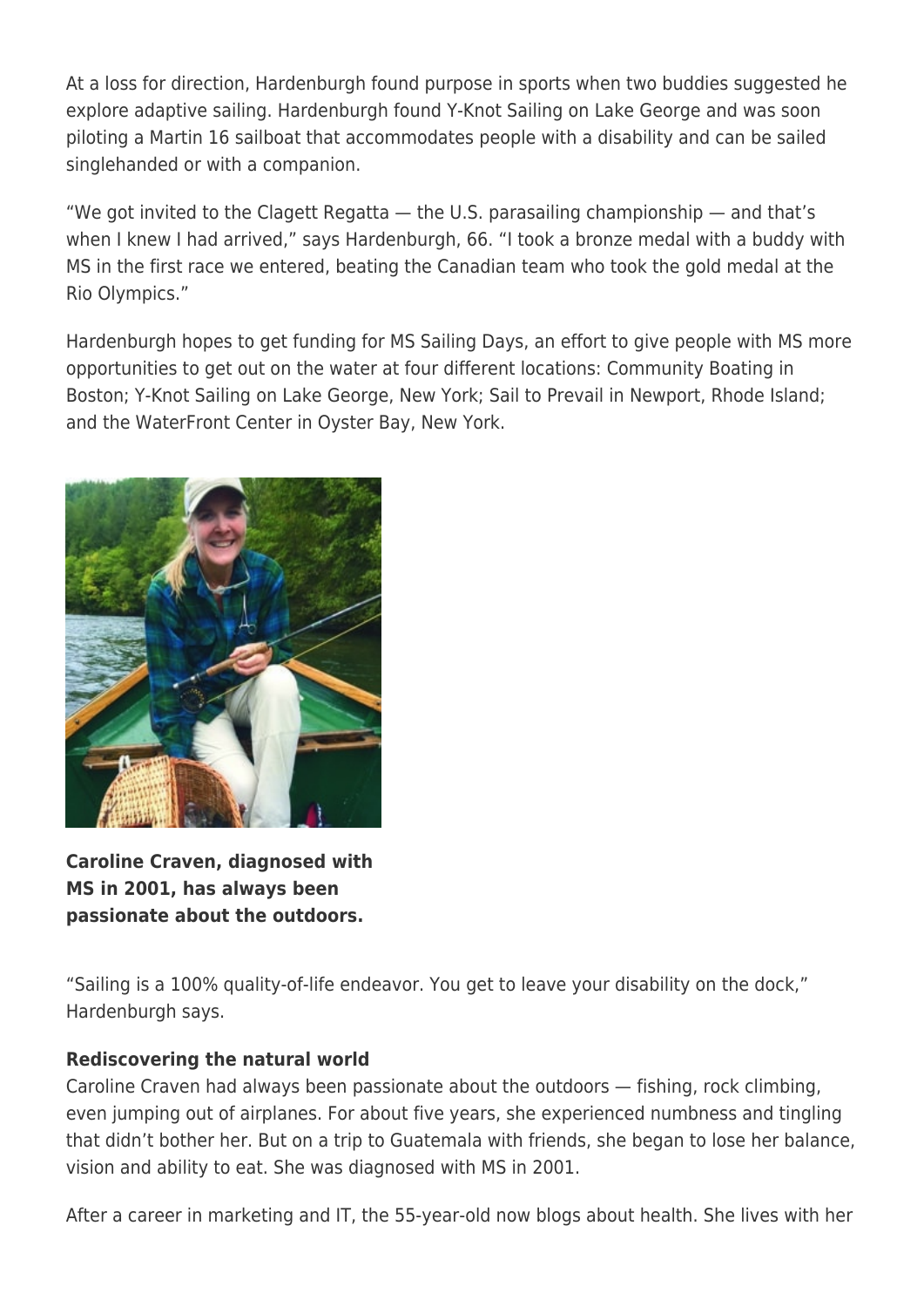parents and can only drive locally, making travel more difficult. On her first trip to South Africa after her diagnosis, Craven cried because of her limitations. But she soon learned that preparation can make for smoother sailing: A trip to the Galápagos Islands two years later was much more enjoyable because she trained for it beforehand with slow walks in her neighborhood.

## **Resources**

To find out more about adaptive sports and recreational activities around the country, check out:

MS Sailing Days Contact: [jrhardenburgh@gmail.com](mailto:jrhardenburgh@gmail.com)

Move United [moveunitedsport.org](https://moveunitedsport.org/)

Outdoors For All [outdoorsforall.org](https://outdoorsforall.org/)

First Descents [firstdescents.org](https://firstdescents.org/)

Then, after meeting some women at a local fly-casting club, Craven found the confidence to go on her first trip without the support of her family or friends since her diagnosis — a flyfishing excursion in 2014 to Hot Creek Ranch in the Eastern Sierra of Mammoth Lakes, California.

Craven prepared by wearing cooling vests, SPF shirts, gloves and neck wraps. She was candid with her companions about her concerns, such as how she would manage if her legs gave out or if she got separated from the others.

But coming up with options in advance alleviated her worries.

"Everyone needs to remind themselves to have compassion towards themselves," she says. "You did nothing to cause this disease, but you can still look for opportunities."

Being in the sunshine made her aware again of the beauty of the natural world and kept a valuable part of her identity alive. It also showed her how to manage her energy for the best result.

### **Pushing through**

As a vice president of sales for a contract food group, Jenivie Leschber was on a plane almost weekly and led an outdoorsy life. She had been fishing with her family on their boat off the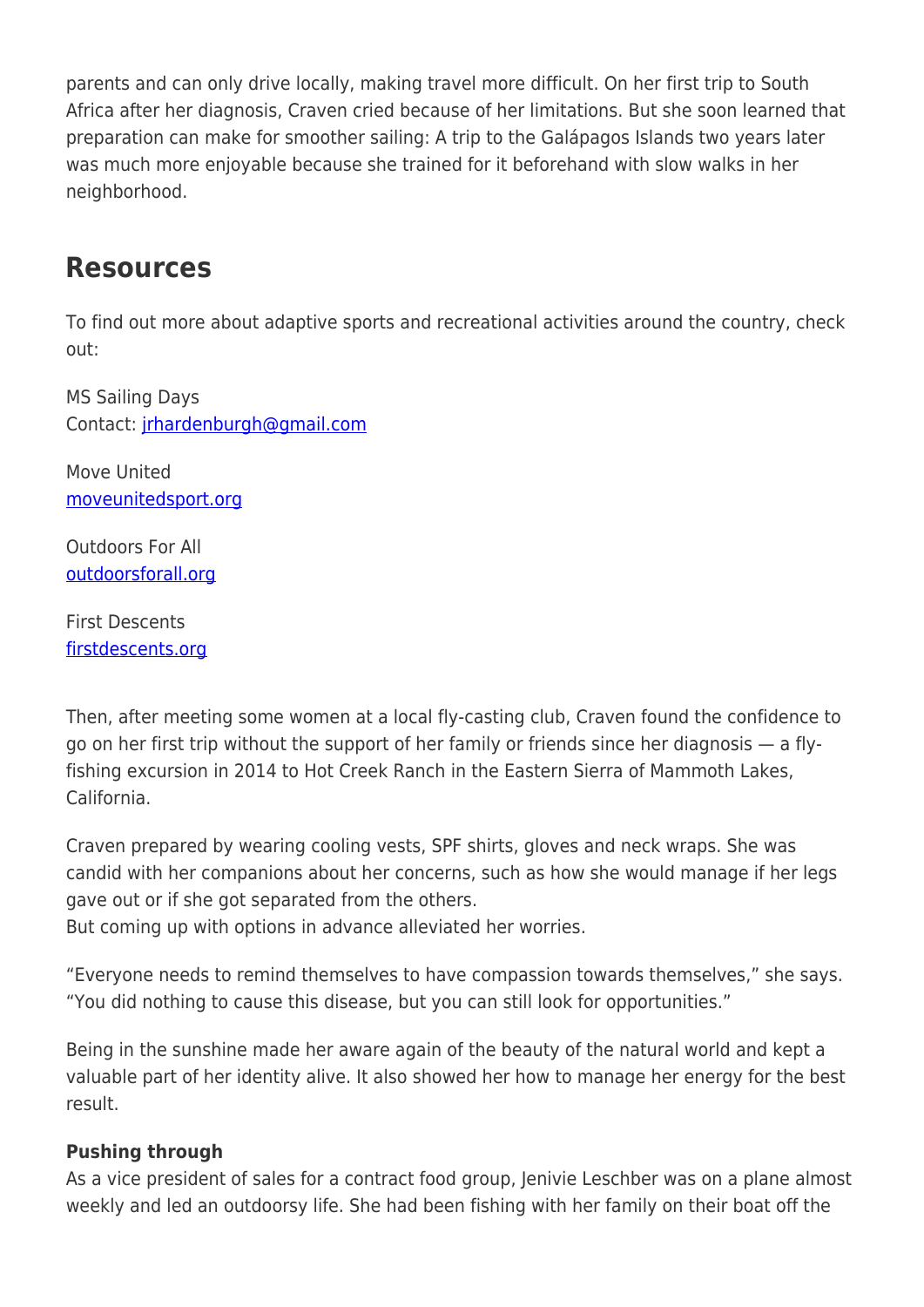Texas coast when she felt numbness on one side of her face and a terrible headache, which she attributed to a pinched nerve.



**Jenivie Leschber, diagnosed with MS in 2019, enjoys exploring national parks and is an advocate for adapting activities to suit your needs.**

An MRI showed lesions that confirmed an MS diagnosis on July 4, 2019 — one day after her 39th birthday.

She had to take disability leave from her job in December 2020 because of cognitive issues, and is still getting accustomed to her new limitations.

The spasticity in her legs has been hard to manage, and headaches can make it impossible to get up, but she aims for some type of daily activity. On a 2021 Christmas road trip in her RV to visit a friend in California, she and her two kids — 7-year-old Reece Karen and 6-year-old Levi Walter — visited seven national parks. "I try to push through because I know if I get out and do some form of exercise, whatever my MS symptoms are that day will be better," she says.

Learning to adapt is essential. Leschber was mountain biking with her husband in summer 2020 when she realized that she was having a bad time with her depth perception. She crashed but adjusted by switching to a paved path and riding easier.

"I'm a big advocate of getting people outdoors," she says. "I found out that you can get a disability pass from the national parks, so you can enter any national park and not pay the entrance fee. Tap into folks who've been doing this for a while, but find something you enjoy